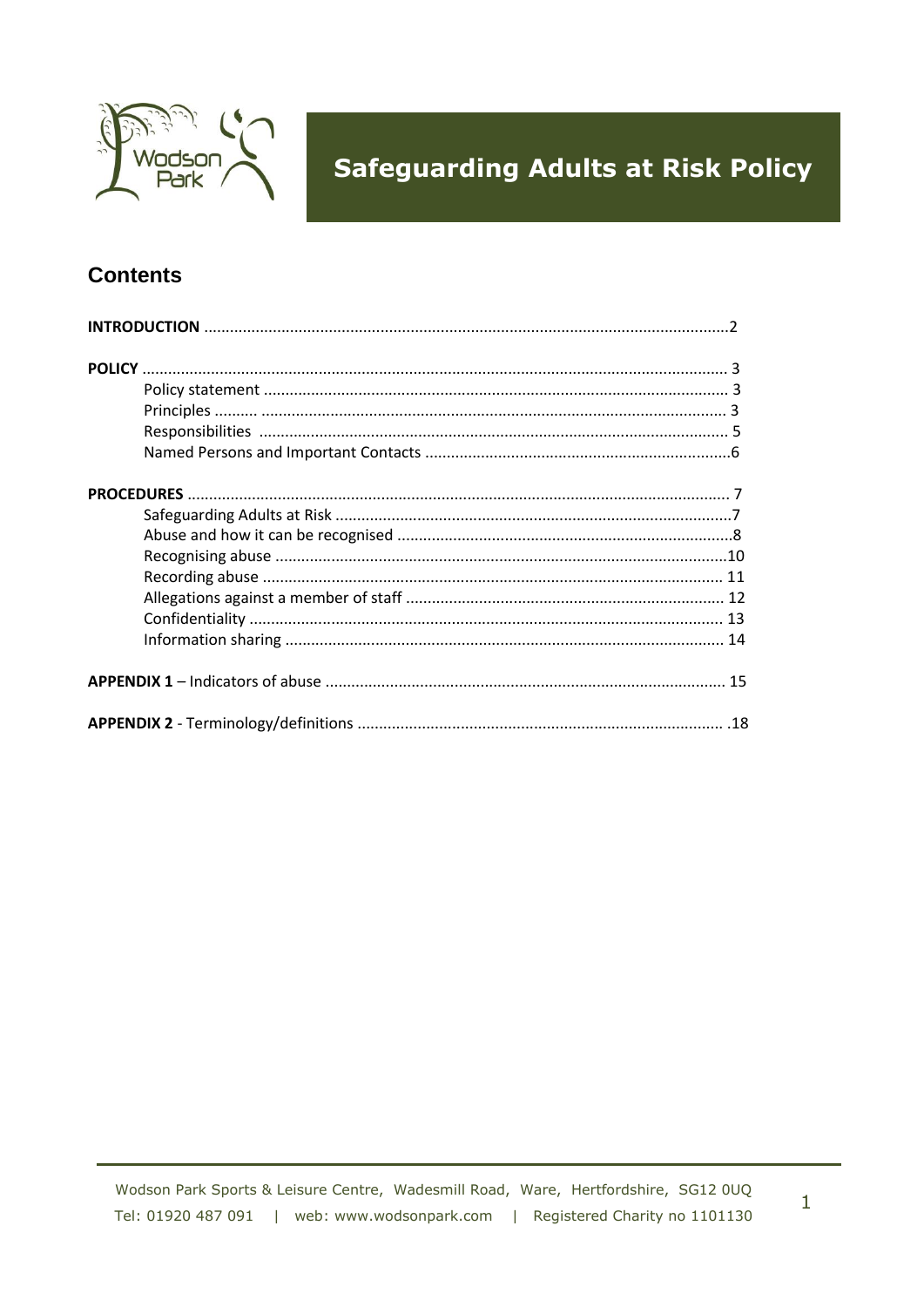### **Introduction**

Wodson Park Trust is a community based charity providing sports and recreation facilities for the residents of East Herts. Our mission is to inspire and support sustainable, healthy lifestyles by providing opportunities for everyone, regardless of age or ability to participate in a wide range of safe and affordable physical and recreational activities.

The policy and procedures outlined in this document are designed to cover all aspects of Wodson Park Trust's work with young people and adults at risk, and relates to all staff and volunteers employed or deployed by Wodson Park for the activities over which it has supervision and control.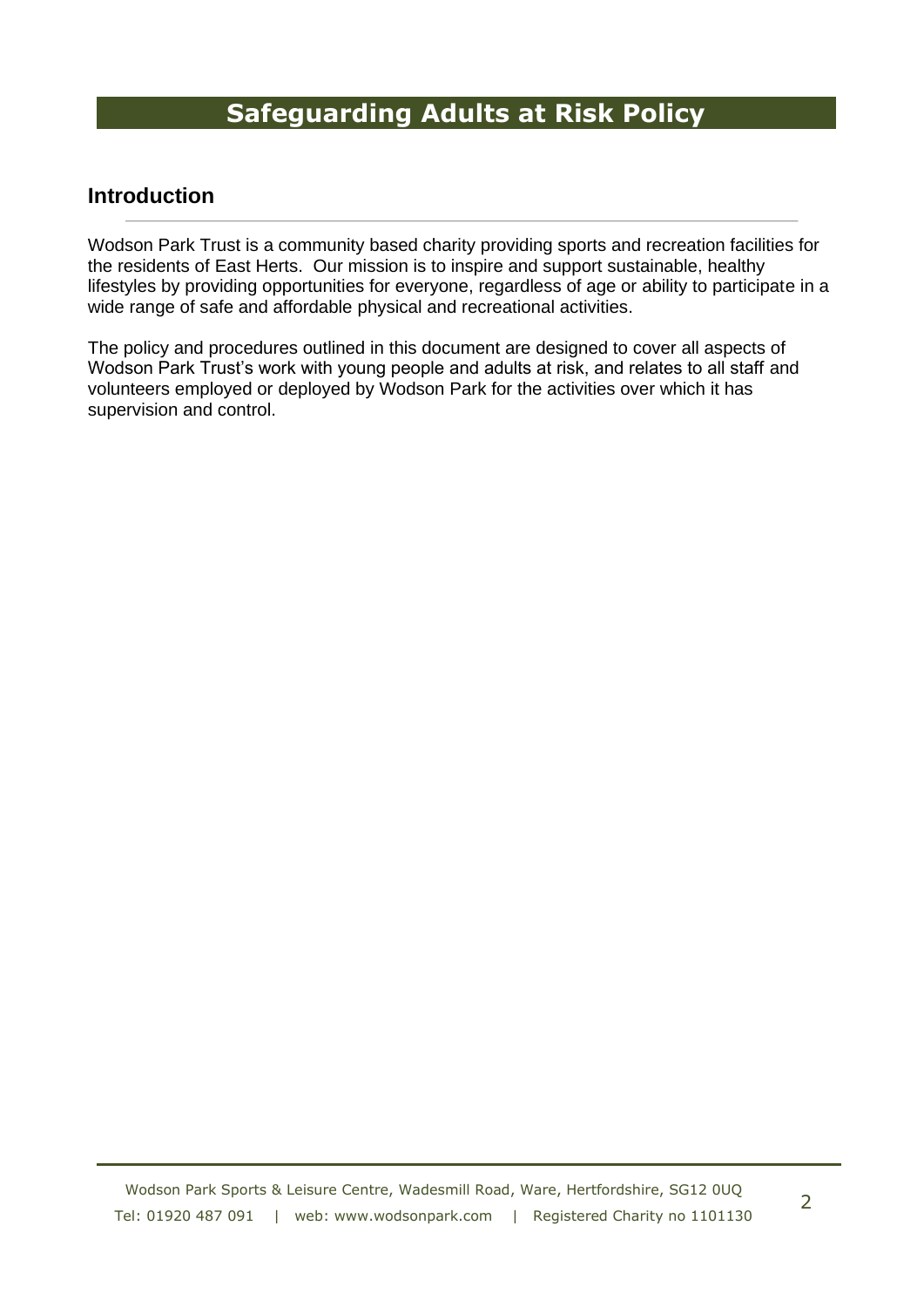### **Policy statement**

Wodson Park Trust is committed to working in partnership with organisations, clubs and groups providing physical and recreational activities to promote and deliver best practice when working with children, young people and adults at risk. All children and adults at risk are entitled to protection from harm and have the right to take part in sport in a safe, positive and enjoyable environment. Wodson Park Trust and its partners have a duty of care to safeguard all children and adults at risk involved in physical and recreational activities from harm. All children, adults at risk and others who may be particularly vulnerable must be taken into account.

At this stage, Wodson Park Trust recognises the difficulty of combining policies regarding the safeguarding of children and of adults at risk, due to the vast differences in legal and statutory requirements. The information in this document therefore applies only to the safeguarding of adults at risk.

This policy aims to ensure that safeguards are put in place to keep adults at risk safe and to prevent harm from occurring when participating in physical and recreational activity. Safeguarding adults at risk is an important responsibility for Wodson Park Trust and its partners and if done effectively will create wider participation in physical and recreational activity and will ensure safe access for everyone.

The policy and procedures will take effect from October 2016, and will be formally reviewed in three years, or in light of significant organisational change or legislation, or in the event of a serious incident.

## **Principles**

In 2013, a Government statement on adult safeguarding policy set out the following key principles for adult safeguarding work:

**Empowerment -** Person led decisions and informed consent.

**Protection -** Support and representation for those in greatest need.

**Prevention -** Better to take action before harm occurs.

**Proportionality -** Proportionate and least intrusive response.

**Partnership -** Local solutions through services working with their communities. Communities have a part to play in preventing, detecting and reporting neglect and abuse.

**Accountability -** Accountability and transparency in delivering safeguarding. Wodson Park Trust's Safeguarding Adults at Risk Policy accepts these principles and is based on the following: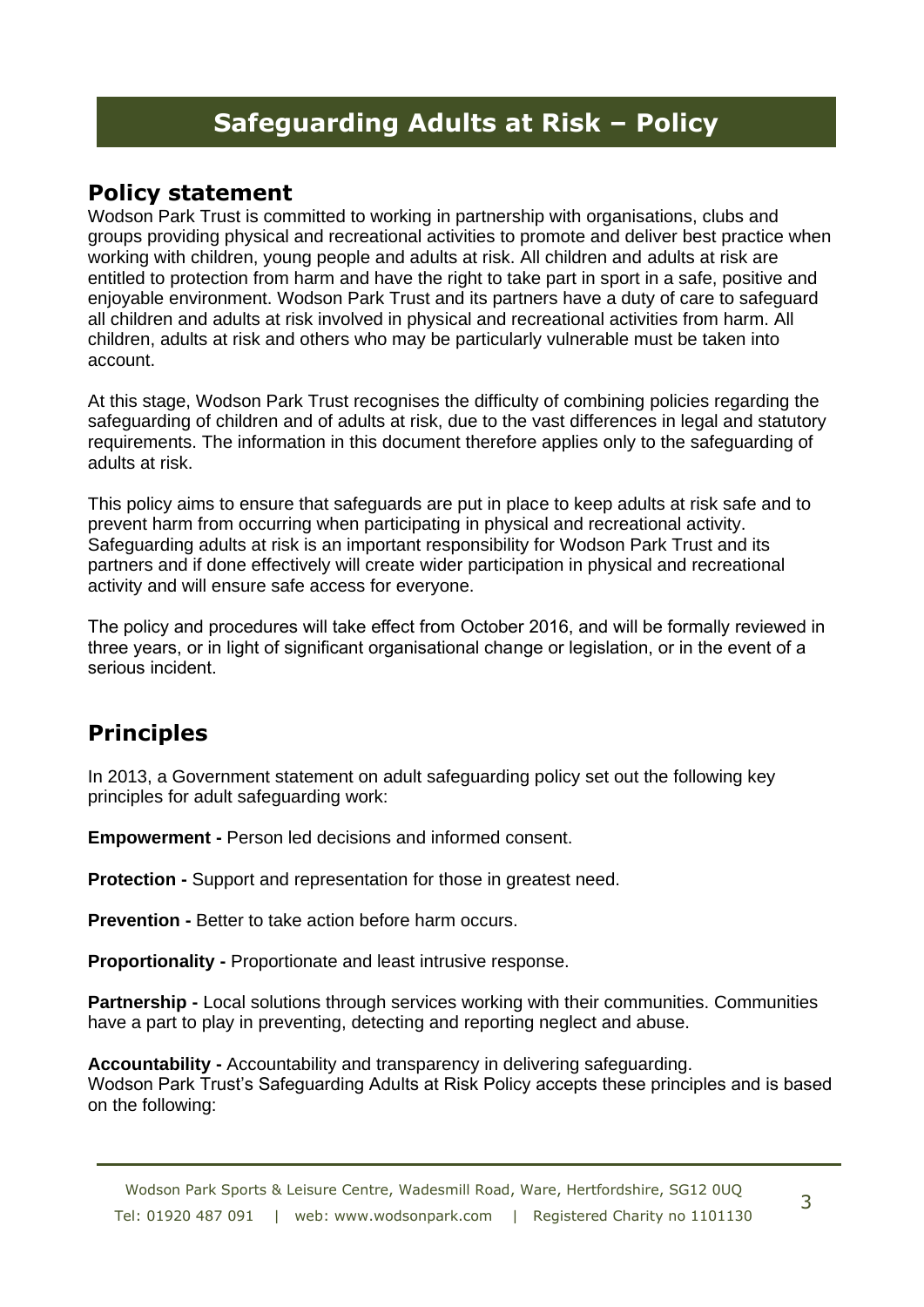- the welfare and safety of adults at risk is of primary concern
- everyone has the right to be treated as an individual
- all adults at risk have a right to be safe and to be treated with dignity and respect, with a right to privacy
- all adults at risk, whatever their age, culture, disability, gender, language, racial origin, religious belief and/or sexual identity have the right to protection from abuse
- all incidents of suspected poor practice and allegations of abuse will be taken seriously and responded to swiftly and appropriately
- confidentiality should be upheld in line with the General Data Protection Regulations (2016), and the Freedom of Information Act (2004)
- this policy will be promoted to all staff and volunteers, partners and customers, and will be available on the Wodson Park Trust website and in additional formats as required
- all Wodson Park Trust staff, volunteers and partnering organisations have a role to play in ensuring that the responsibilities/commitments to safeguarding set out in this policy are upheld and at the forefront of everything they do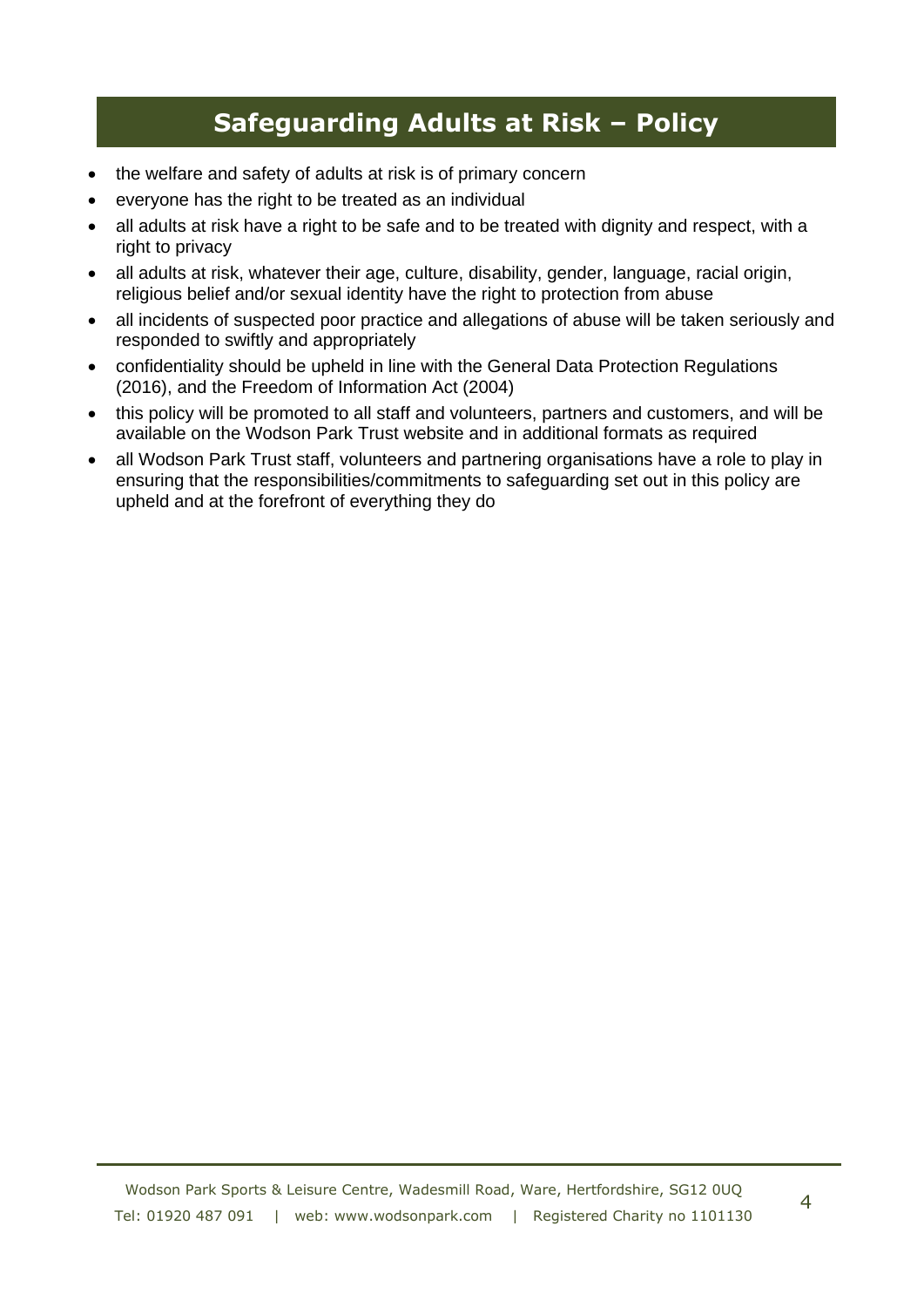### **Responsibilities**

Working within these principles, Wodson Park Trust accepts the responsibility to:

- take a constructive approach to safeguarding adults at risk and accept the moral and legal responsibility to provide a duty of care to protect and safeguard the wellbeing of adults at risk engaged in any activity over which it has supervision and control
- emphasise that everyone in sport has a shared responsibility to ensure the safety of adults at risk
- respect and promote the rights, wishes and feelings of adults at risk
- promote an organisational culture openness that ensures that all adults at risk, employees, service users and carers are listened to and respected as individuals and feel they can raise their concerns and know that they will be listened to, without worrying that something bad will happen as a result.
- undertake recruitment procedures that take account of the need to protect adults at risk and include arrangements for appropriate checks on new staff and volunteers
- train and supervise its employees and volunteers to adopt best practice to safeguard and protect adults at risk from abuse, and reduce the likelihood of allegations of abuse against themselves
- require all staff and volunteers to adopt and abide by this Policy and Implementation Procedures, and the Code of Ethics and Conduct
- seek to ensure that sport is inclusive and provides a positive experience for all
- ensure that parents, adults at risk, staff and volunteers are provided with information about this policy, what it does, and what they can expect from Wodson Park Trust
- ensure that parents, adults at risk, staff and volunteers are provided with clear procedures to voice their concerns or lodge complaints if they feel unsure or unhappy about anything
- maintain confidentiality and ensure information is shared as appropriate with other agencies in all cases involving safeguarding, in line with current legislation
- respond to any allegations and concerns appropriately and implement the appropriate disciplinary and appeals procedures, in accordance with Wodson Park Trust's disciplinary procedures
- continually seek ways to improve the safety and wellbeing of all adults at risk who play sport
- commit to, and lead on the continuous development, monitoring and review of this policy and the procedures outlined within it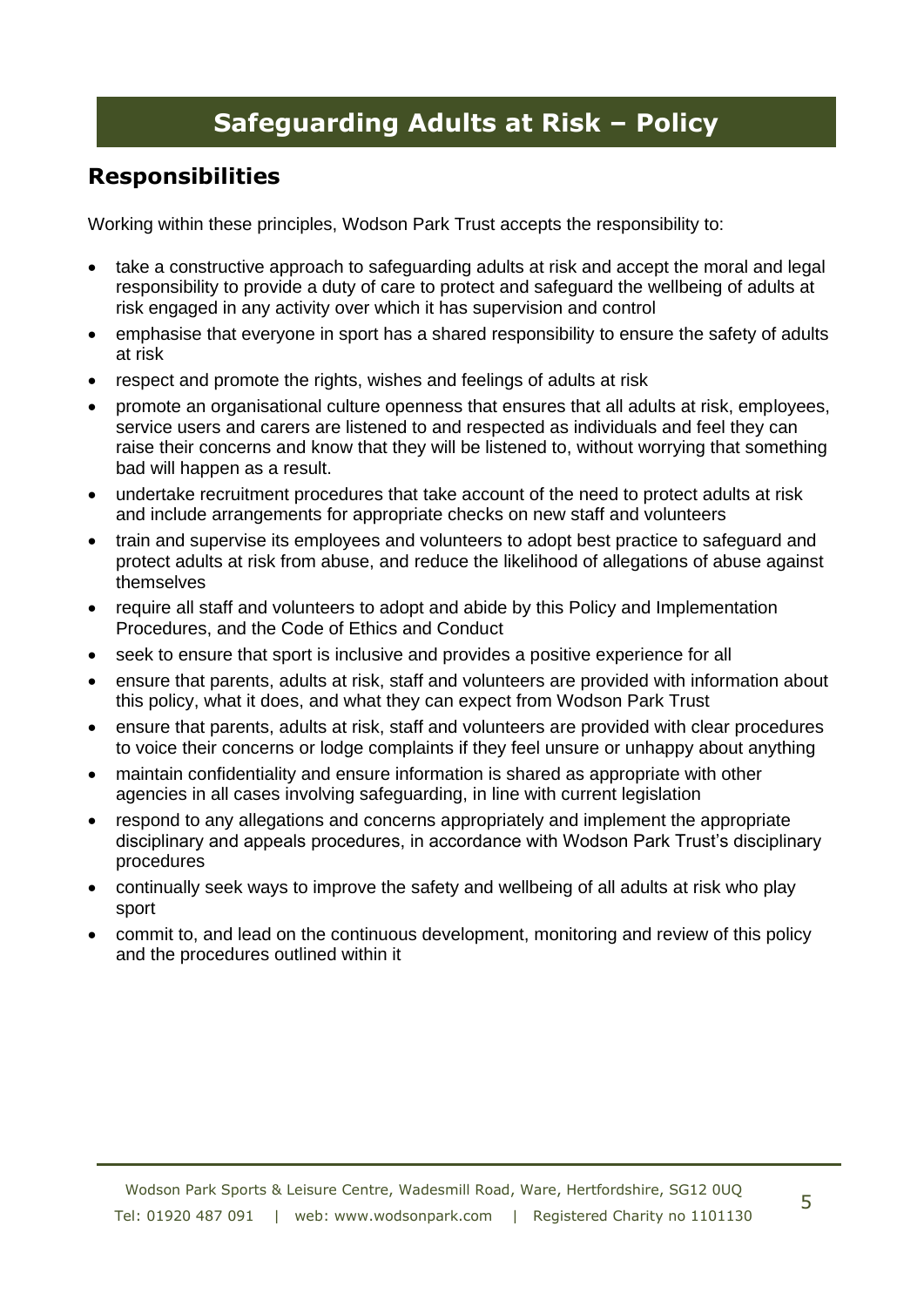### **Named Persons and Important Contacts**

Wodson Park Trust has an appointed individual who is responsible for dealing with any safeguarding concerns. In their absence, a deputy will always be available for anyone to consult with.

The Named Persons for safeguarding concerns within Wodson Park Trust are:

| <b>Named Person for Safeguarding</b> | <b>Chloe Gilbert</b> |
|--------------------------------------|----------------------|
| Work telephone number:               | 01920 487091         |
| <b>Emergency contact no:</b>         | 0759 0350452         |
| Deputy: Name of contact person       | Liam Archer          |
| Work telephone number:               | 01920 487091         |
| <b>Emergency contact no:</b>         | 0778 8620957         |

### **Other Key Contacts:**

| <b>Adult Social Care</b>                        | 0300 123 4042 (24 hours a day) |
|-------------------------------------------------|--------------------------------|
| Police: if there is a danger to life, a risk of | 999                            |
| injury or a crime is taking place               |                                |
| Ann Craft Trust: working in the interests of    | 0808 800 5000                  |
| people with learning disabilities who may be    |                                |
| at risk from abuse                              |                                |
| Action on Elder Abuse: aiming to prevent the    | 0808 8088141 (UK helpline)     |
| abuse of older people                           |                                |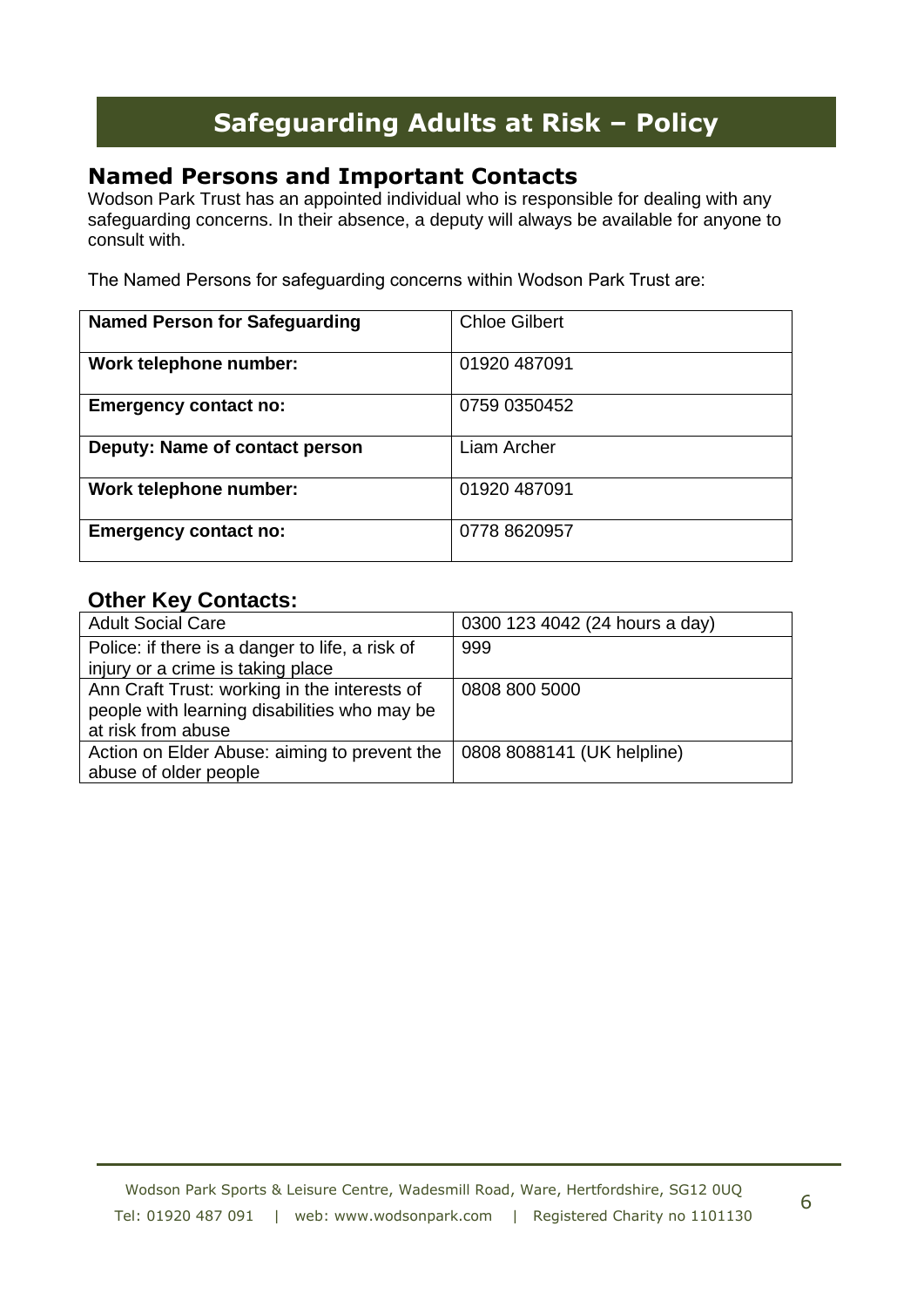### **Safeguarding Adults at Risk**

Safeguarding means protecting an adult's right to live in safety, free from abuse and neglect. It is about people and organisations working together to prevent and stop both the risks, and experience of abuse or neglect. While at the same time making sure that the adult's wellbeing is promoted including, where appropriate, having regard to their views, wishes, feelings and beliefs in deciding on any action.

The Care Act (2014) uses the term 'adult at risk' to describe an adult who:

- has needs for care and support (whether or not the Local Authority is meeting any of those needs),
	- **and**
- is experiencing, or is at risk of, abuse or neglect, **and**
- as a result of those needs is unable to protect himself or herself against the abuse or neglect or the risk of it

(Safeguarding Adults at Risk is now preferred to, and replaces, the term 'safeguarding vulnerable adults'.)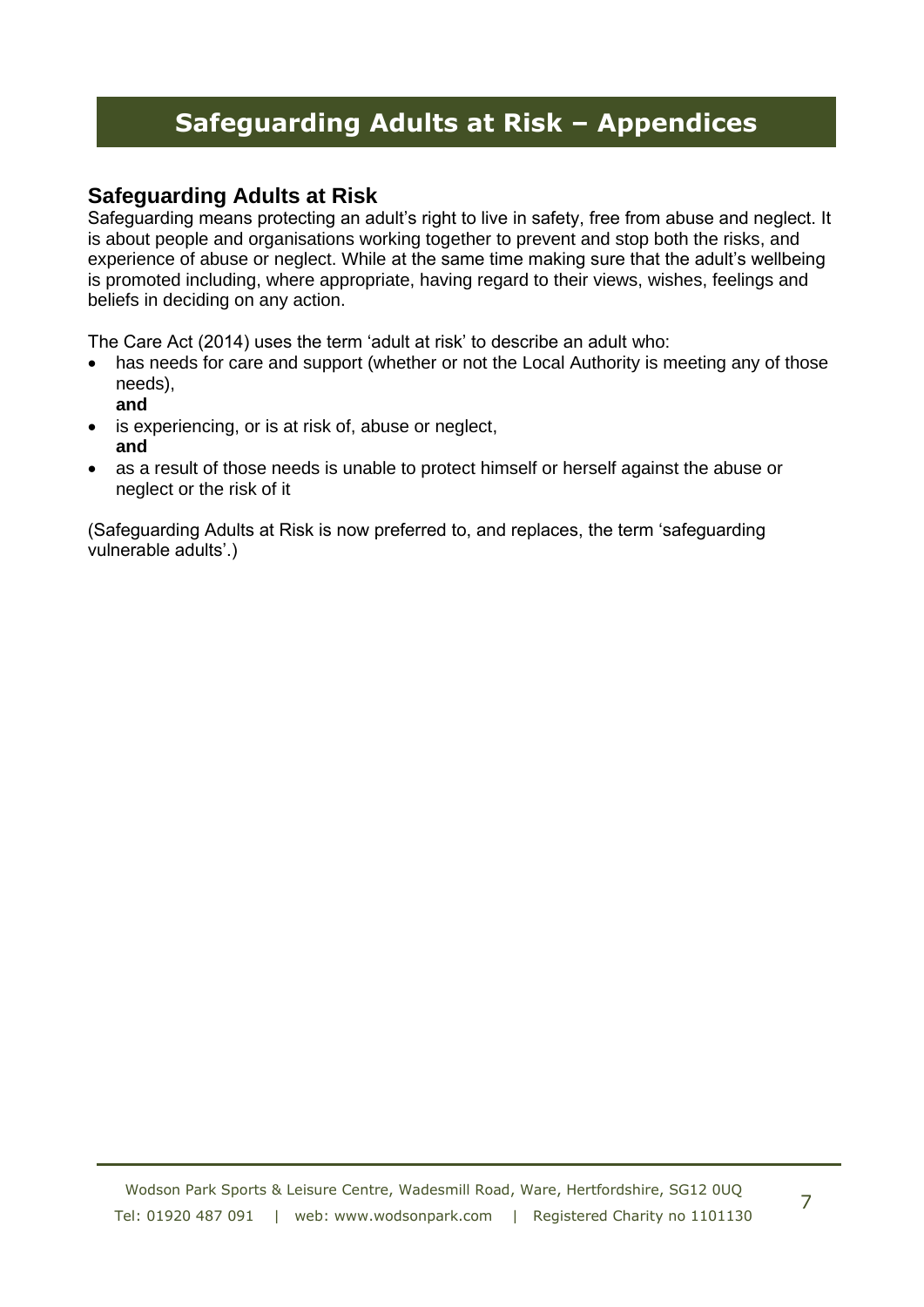### **Abuse and how it can be recognised**

All staff and volunteers should have an understanding of abuse and neglect and know how and when to take action. Wodson Park Trust with its partners will put in place training and support programmes to ensure that all personnel are able to effectively deal with any suspicions of poor practice, abuse or neglect.

**It is not the responsibility of those working in sport to decide that abuse to an adult at risk is occurring, but it is their responsibility to act on any concerns.** 

### **Types of abuse**

The following categories of abuse are not mutually exclusive and an adult at risk may be subjected to more than one type of abuse at the same time, whatever the setting. It is important to recognise that some adults at risk may reveal abuse themselves by talking about or drawing attention to physical signs or displaying certain actions and gestures. This may be their only means of communication and it is therefore important for carers to be alert to these signs and to consider what they might mean.

**Physical:** Including assault, hitting, slapping, pushing, misuse of medication, restraint or inappropriate physical sanctions.

**Sexual:** Including rape, indecent exposure, sexual harassment, inappropriate looking or touching, sexual teasing or innuendo, sexual photography, subjection to pornography or witnessing sexual acts, indecent exposure and sexual assault or sexual acts to which the adult has not consented or was pressured into consenting.

**Psychological:** Including emotional abuse, threats of harm or abandonment, deprivation of contact, humiliation, blaming, controlling, intimidation, coercion, harassment, verbal abuse, cyber bullying, isolation or unreasonable and unjustified withdrawal of services or supportive networks.

**Financial or material abuse:** Including theft, fraud, internet scamming, coercion in relation to an adult's financial affairs or arrangements, including in connection with wills, property, inheritance or financial transactions, or the misuse or misappropriation of property, possessions or benefits.

**Discriminatory abuse:** Including forms of harassment, slurs or similar treatment, because of race, gender and gender identity, age, disability, sexual orientation or religion. May develop into 'hate crime' (see below).

**Neglect and acts of omission:** Including ignoring medical, emotional or physical care needs, failure to provide access to appropriate health, care and support or educational services, the withholding of the necessities of life, such as medication, adequate nutrition and heating.

**Organisational abuse:** Including neglect and poor care practice within an institution or specific care setting such as a hospital or care home, for example, or in relation to care provided in one's own home. This may range from one-off incidents to on-going ill-treatment. It can be through neglect or poor professional practice as a result of the structure, policies, processes and practices within an organisation.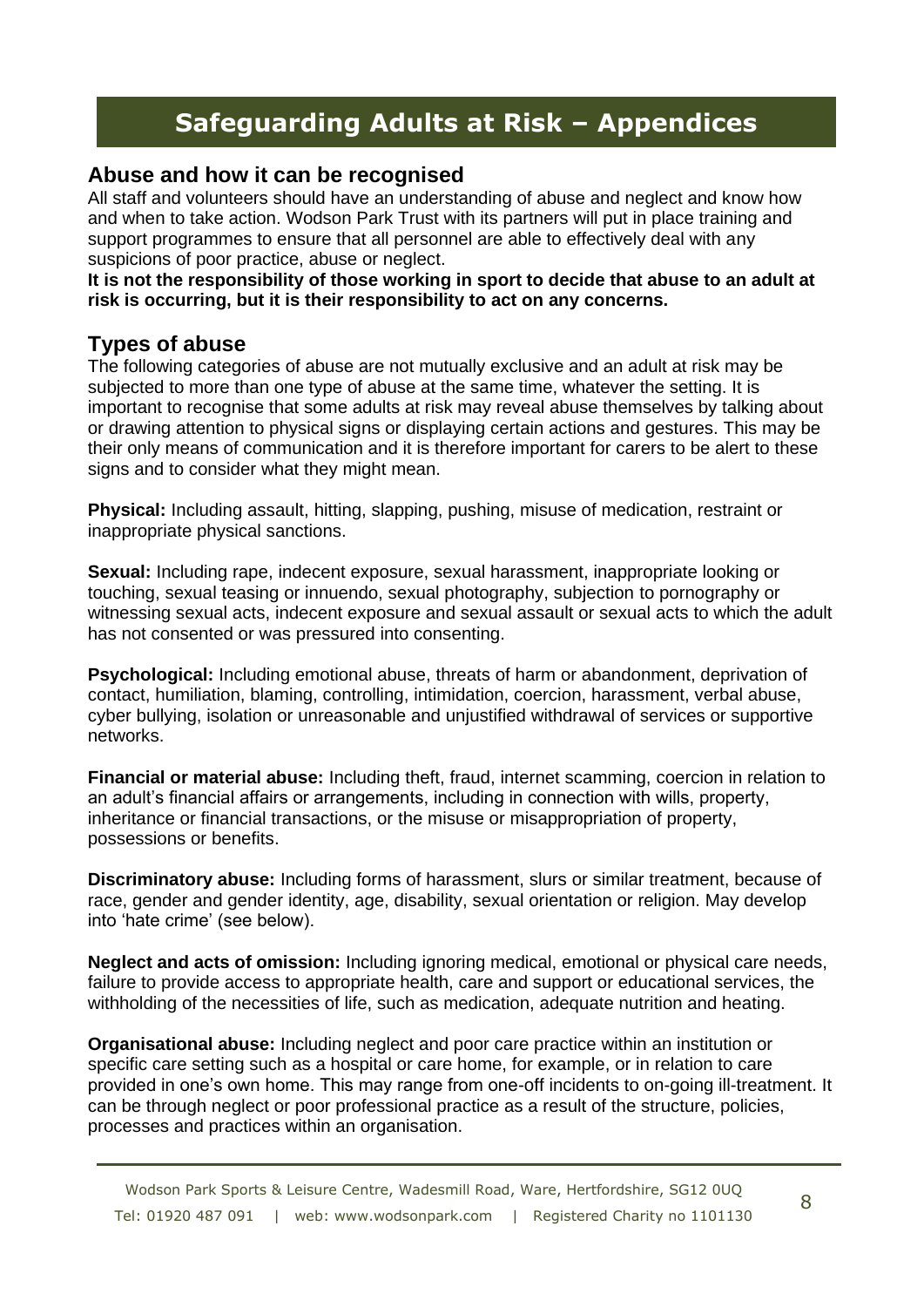**Domestic violence:** Including psychological, physical, sexual, financial, emotional abuse; so called 'honour' based violence.

**Modern slavery:** Encompasses slavery, human trafficking, forced labour and domestic servitude. Traffickers and slave masters use whatever means they have at their disposal to coerce, deceive and force individuals into a life of abuse, servitude and inhumane treatment.

**Self-neglect:** Covers a wide range of behaviour neglecting to care for one's personal hygiene, health or surroundings and includes behaviour such as hoarding.

**FGM:** Female Genital Mutilation (sometimes referred to as *female circumcision*) refers to procedures that intentionally alter or cause injury to the female genital organs for non-medical reasons. The practice is illegal in the UK.

**Forced Marriage:** A forced marriage is where one or both people do not or cannot consent to the marriage and pressure or abuse is used. It is recognised in the UK as a form of violence against women and men, domestic/child abuse and a serious abuse of human rights.

**Radicalisation:** Where an individual or group comes to adopt increasingly extreme political, social, or religious ideals and aspirations that reject or undermine the status quo **or** reject and/or undermine contemporary ideas and expressions of freedom of choice.

**Hate Crime:** Crimes committed against someone because of their disability, gender-identity, race, religion or belief, or sexual orientation are hate crimes and should be reported to the police. Hate crimes can include: threatening behaviour, assault, robbery, damage to property, inciting others to commit hate crimes, harassment.

**Mate Crime:** Mate Crime is defined as the exploitation, abuse or theft from any vulnerable person by those they consider to be their friends. Those that commit such abuse or theft are often referred to as 'fake friends.

(There is more information on the indicators of abuse and neglect in appendix 1.)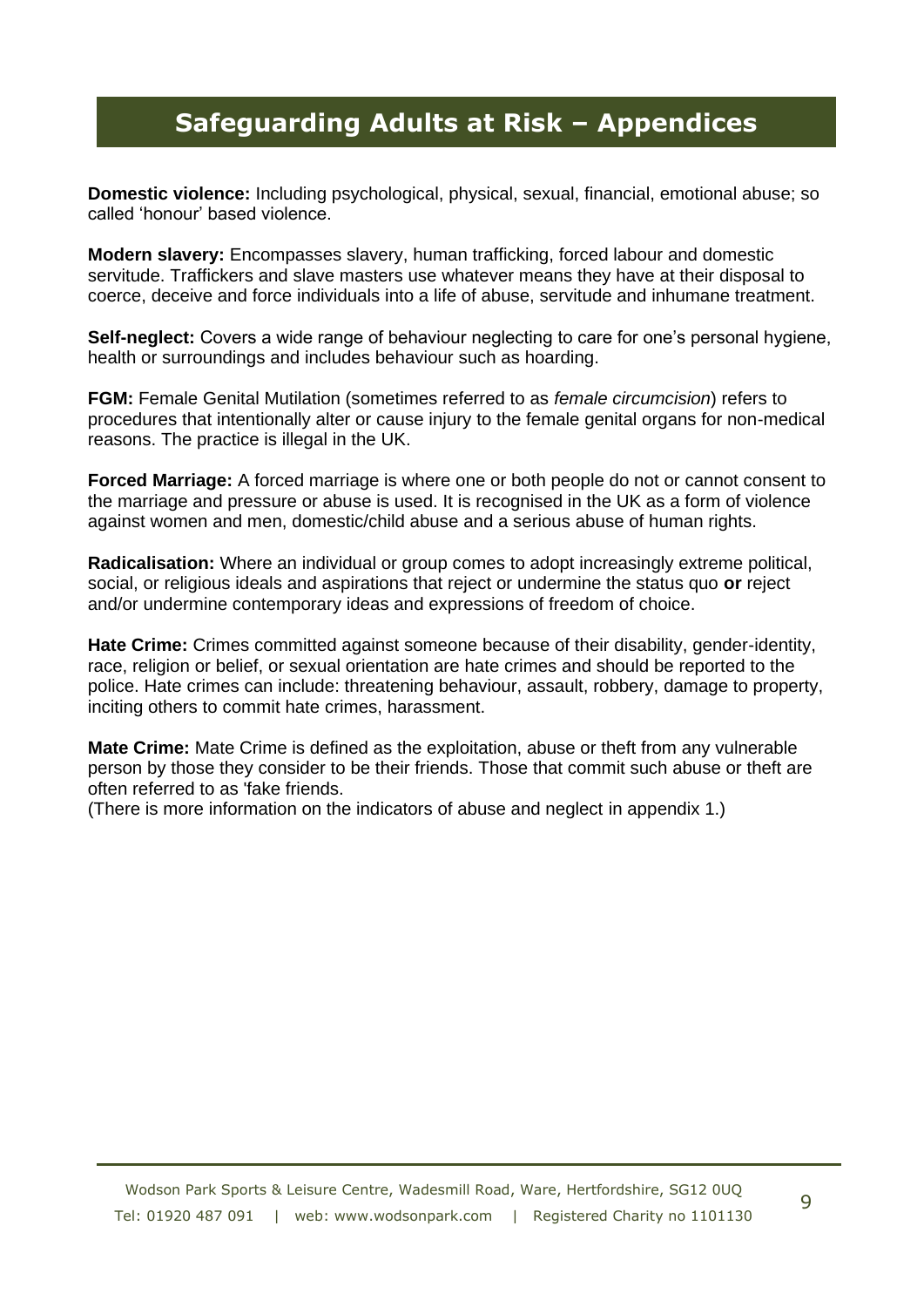### **Recognising abuse**

It is often difficult to recognise abuse and exploitation. Staff and volunteers should be alert to:

- Changes in an individual's disposition or demeanour.
- Overhearing indications of abuse or exploitation from an individual.
- Being informed directly or indirectly by other adults, member of the public, carer or other staff or volunteers.

The indicators listed in Appendix 1 are frequently found in cases of abuse and/or neglect, but their presence is not proof abuse has occurred. However, they must be regarded as indicators of possible significant harm. Such indications justify the need for careful assessment and discussion with the Named Person, and may require consultation with and/or referral to Local Adult Services.

Abuse that occurs through social media is often harder to detect. It is important to remember that the type of abuse that can occur through social media always includes emotional and psychological abuse and can include sexual and financial abuse. Social media includes (but is not limited to): networking sites such as Facebook, Twitter and LinkedIn, email, text messages, Skype and instant messaging services.

If indicators of abuse appear incrementally over time (and there is no disclosure of abuse by the individual), it can be less clear that the individual is being abused or at risk of abuse. In these cases, discuss the signs with Wodson Park Trust's Named Person. Sharing relevant information promptly is a crucial part of harm reduction and risk management.

Adults at risk may be abused by a wide range of people including staff, carers, volunteers, coaches, family members, neighbours, friends and associates, strangers, or people who deliberately exploit vulnerable people.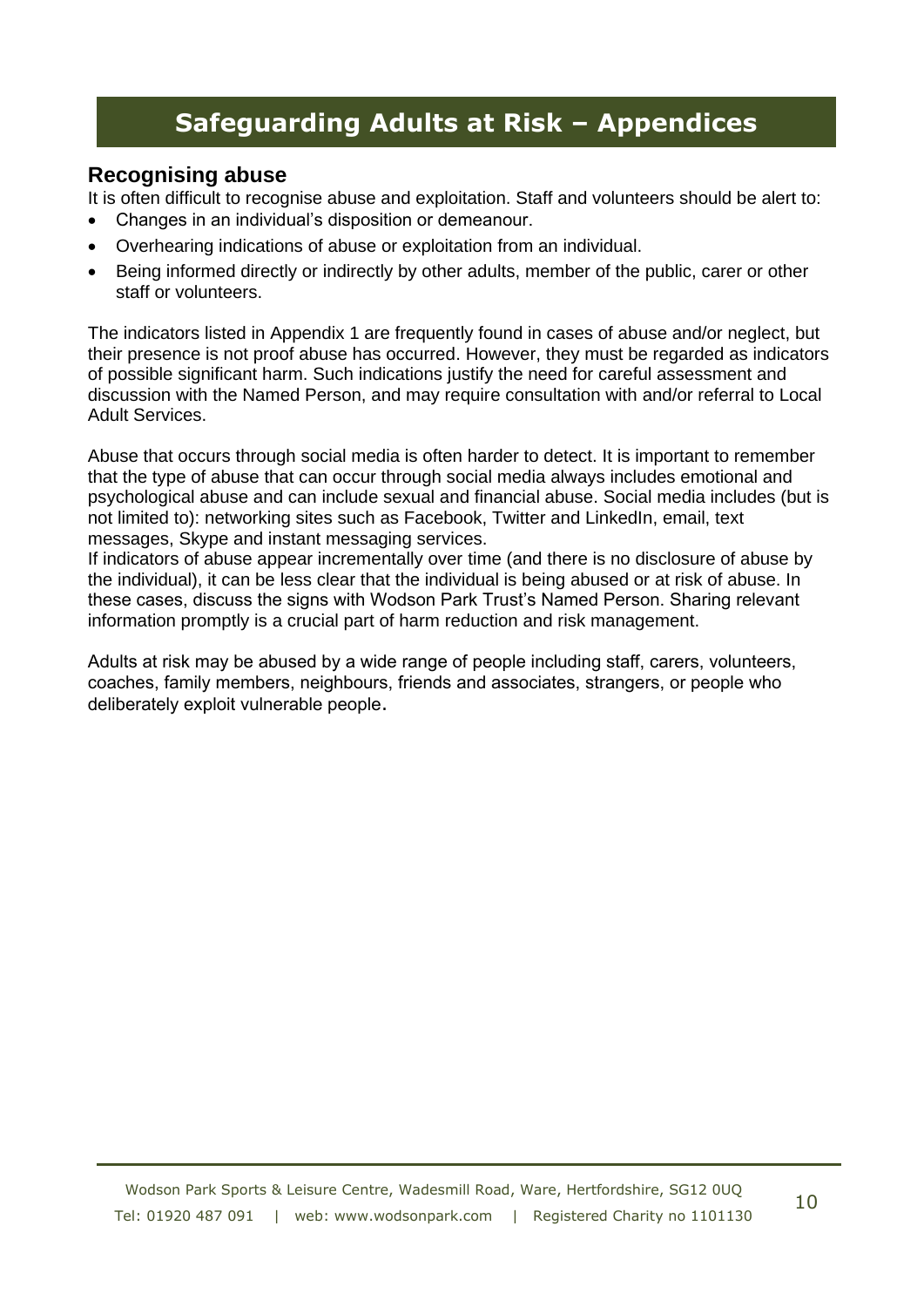### **Recording abuse**

If someone discloses something:

- listen
- be sympathetic
- do not be judgemental
- do not make any promises that you might not be able to keep
- make the immediate situation safe
- may ask 'Is there anything else you want to tell me?"
- do not ask any probing questions

Record all details:

- Date and time of disclosure
- Describe any injuries
- Record any signs of injury on a body chart
- Photograph injuries if agreed by the vulnerable adult
- Recall twice to make sure you have detailed everything correctly
- Photocopy your record and ask your Named Person to date and sign it. You can keep a copy.

### **Reporting abuse**

In the first instance, concerns about possible abuse should be reported to Wodson Park Trust's Named Person for safeguarding.

If the Named Person has reason to believe an adult may be at risk of suffering abuse or neglect, they will contact Adult Social Care by calling

### **0300 123 4042**

If the Named Person has reason to believe an adult receiving mental health services in Hertfordshire may be at risk of suffering abuse or neglect, then a safeguarding referral can be made to Hertfordshire Partnership University NHS Foundation Trust (HPFT) on **0300 777 0707** 

If there is an immediate risk to life or a serious injury or a serious crime has been committed the police must be contacted direct as set out below:

### **Immediate response**

For incidents concerning an adult at risk where there is immediate danger to life, risk of injury or a crime being committed, dial 999.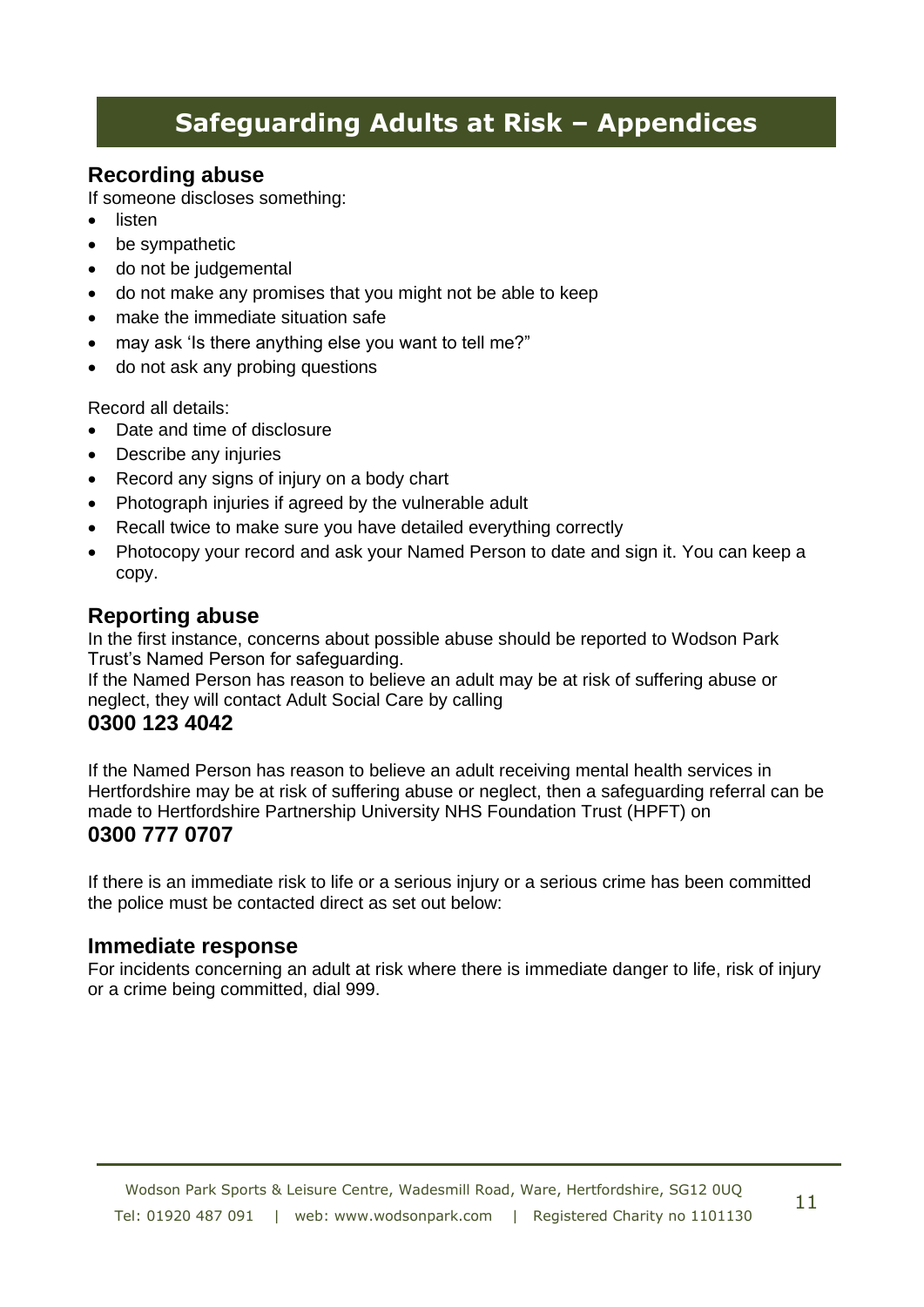### **Allegations against a member of staff**

When allegations of possible or actual abuse are made against a member of Wodson Park Trust staff, it is vital that the Named Person contacts the relevant investigating team before the allegations are investigated. This is to ensure that the investigation by Wodson Park Trust does not compromise any possible police investigation.

Whilst the investigating team or the police may suggest a member of staff is removed from working with a suspected victim of abuse, it is the responsibility of Wodson Park Trust to address this and take any subsequent action. This also applies to volunteers who work with adults at risk.

It is usual practice to separate the alleged victim from the alleged perpetrator during any safeguarding investigation. Where the alleged perpetrator is a paid member of staff or a volunteer, Wodson Park Trust may require the person to work elsewhere, take 'gardening leave', or be suspended depending on the seriousness of the allegation.

For allegations of abuse against members of Wodson Park Trust team, referral will be made to the relevant disciplinary procedure. Where such allegations occur, Wodson Park Trust must keep the investigating team and the police informed of:

- their actions with regards to relocation, gardening leave and suspension of an individual.
- the outcome of any disciplinary action that may be taken.
- information, when known, that the alleged perpetrator could be working for an agency or other employer that provides services to children or vulnerable adults.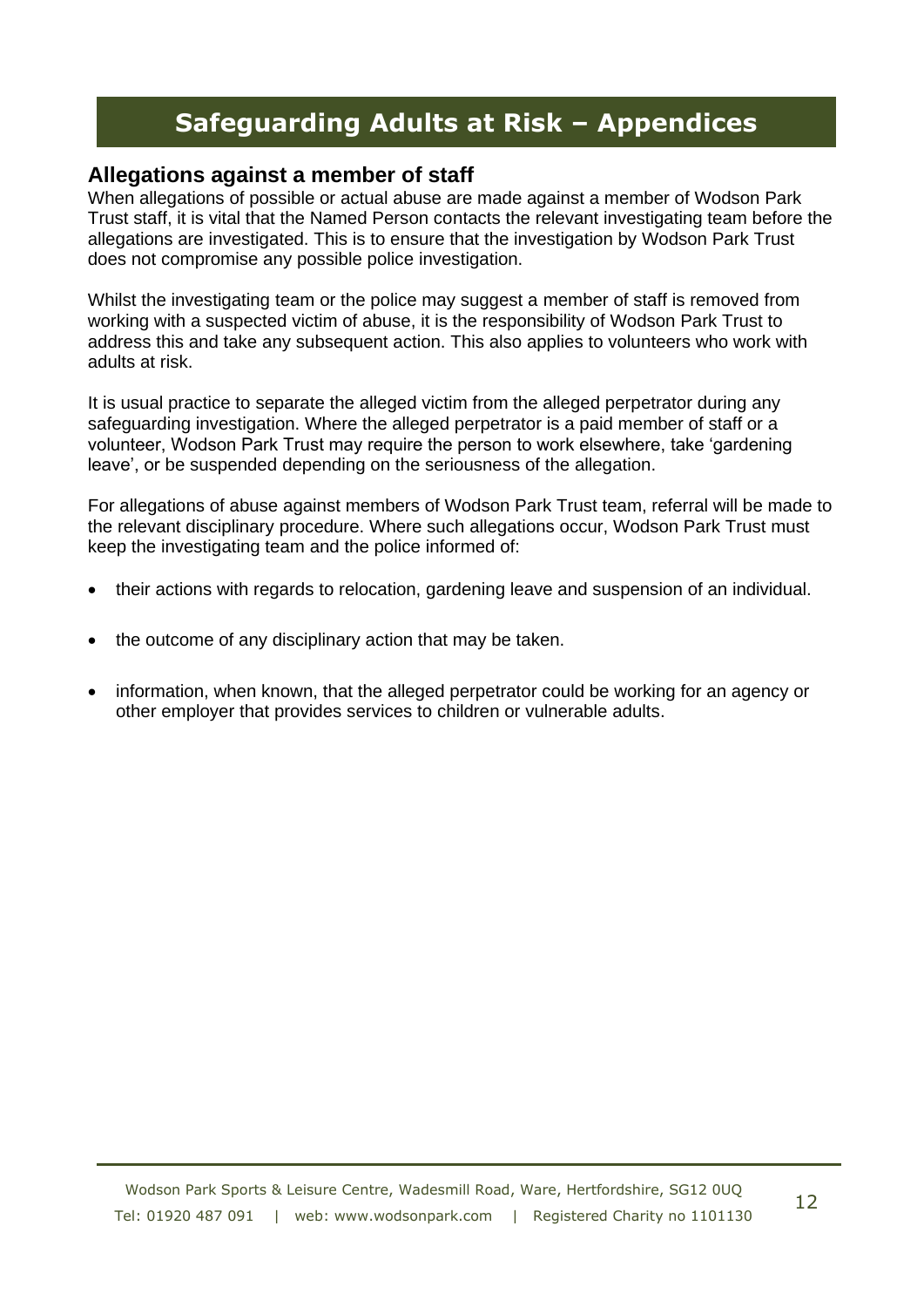### **Confidentiality**

Protection of adults at risk raises issues of confidentiality which must be clearly understood by all. To ensure that the referral procedure complies with the General Data Protection Regulations (2016) and the Freedom of Information Act (2004), the following guidelines should be adopted when concerns around adult protection arise:

- Staff, volunteers and trustees have a professional responsibility to share relevant information about the protection of adults at risk with other professionals, particularly investigative agencies and adult social services
- Clear boundaries of confidentiality will be communicated to all
- All personal information regarding adults at risk will be kept confidential. All written records will be kept in a secure area for a specific time as identified in data protection quidelines. Records will only record details required in the initial contact form.
- If an adult confides in a member of staff and requests that the information is kept secret, it is important that the member of staff tells the adult sensitively that he or she has a responsibility to refer cases of alleged abuse to the appropriate agencies
- Within that context, the adult must, however, be assured that the matter will be disclosed only to people who need to know about it
- Where possible, consent must be obtained from the adult before sharing personal information with third parties. In some circumstances obtaining consent may be neither possible nor desirable as the safety and welfare of the adult at risk is the priority
- Where a disclosure has been made, staff must let the adult know the position regarding their role and what action they will have to take as a result
- Staff must assure the adult that they will keep them informed of any action to be taken and why. The adult's involvement in the process of sharing information must be fully considered and their wishes and feelings taken into account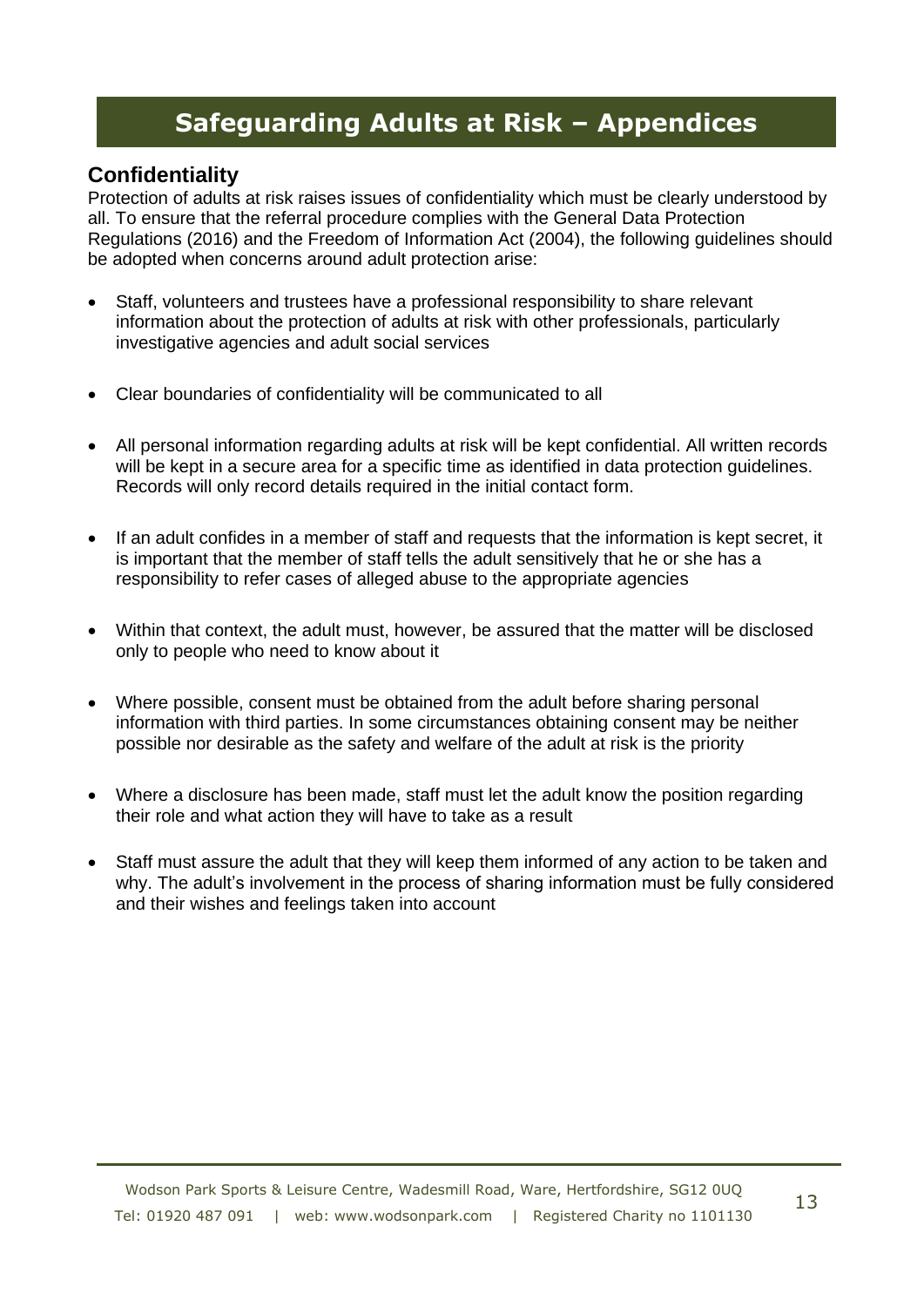### **Information sharing**

Information sharing between organisations is essential to safeguard adults at risk.

The Care Act sets out the duty of individuals and agencies to provide information under these procedures to enable adults at risk to be safeguarded. The duty to share personal confidential data can be as important as the duty to respect the adult at risk's confidentiality.

If someone does not want you to share information or you do not have consent to share the information, please ask yourself the following questions:

1. Is the adult placing themselves at further risk of harm?

2. Is someone else likely to get hurt?

3. Has a criminal offence occurred? This includes: theft or burglary of items, physical abuse, sexual abuse, forced to give extra money for lessons (financial abuse) or harassment.

4. Is there suspicion that a crime has occurred?

If the answer to any of the questions above is 'yes' - then you can share without consent and need to share the information with the Named Person at Wodson Park Trust.

When sharing information, follow these guidelines:

- Seek advice if in any doubt without disclosing the identity of the person where possible, consult with the Named Person at Wodson Park.
- Be transparent the General Data Protection Regulations (GDPR) is not a barrier to sharing information but to ensure that personal information is shared appropriately, except in circumstances where by doing so places the individual at significant risk of harm.
- Consider the public interest base all decisions to share information on the safety and wellbeing of the individual or others that may be affected by their actions.
- Share with consent where appropriate where possible, respond to the wishes of those who do not consent to share confidential information. You may still share information without consent, if this is in the public interest.
- Keep a record record your decision and reasons to share or not share information.
- Accurate, necessary, proportionate, relevant and secure ensure all information shared is accurate, up-to-date and necessary, and share information only with those who need to have it.
- Remember the purpose of the General Data Protection Regulations (GDPR) is to ensure personal information is only shared appropriately, except in circumstances where doing so may place the person or others at significant harm.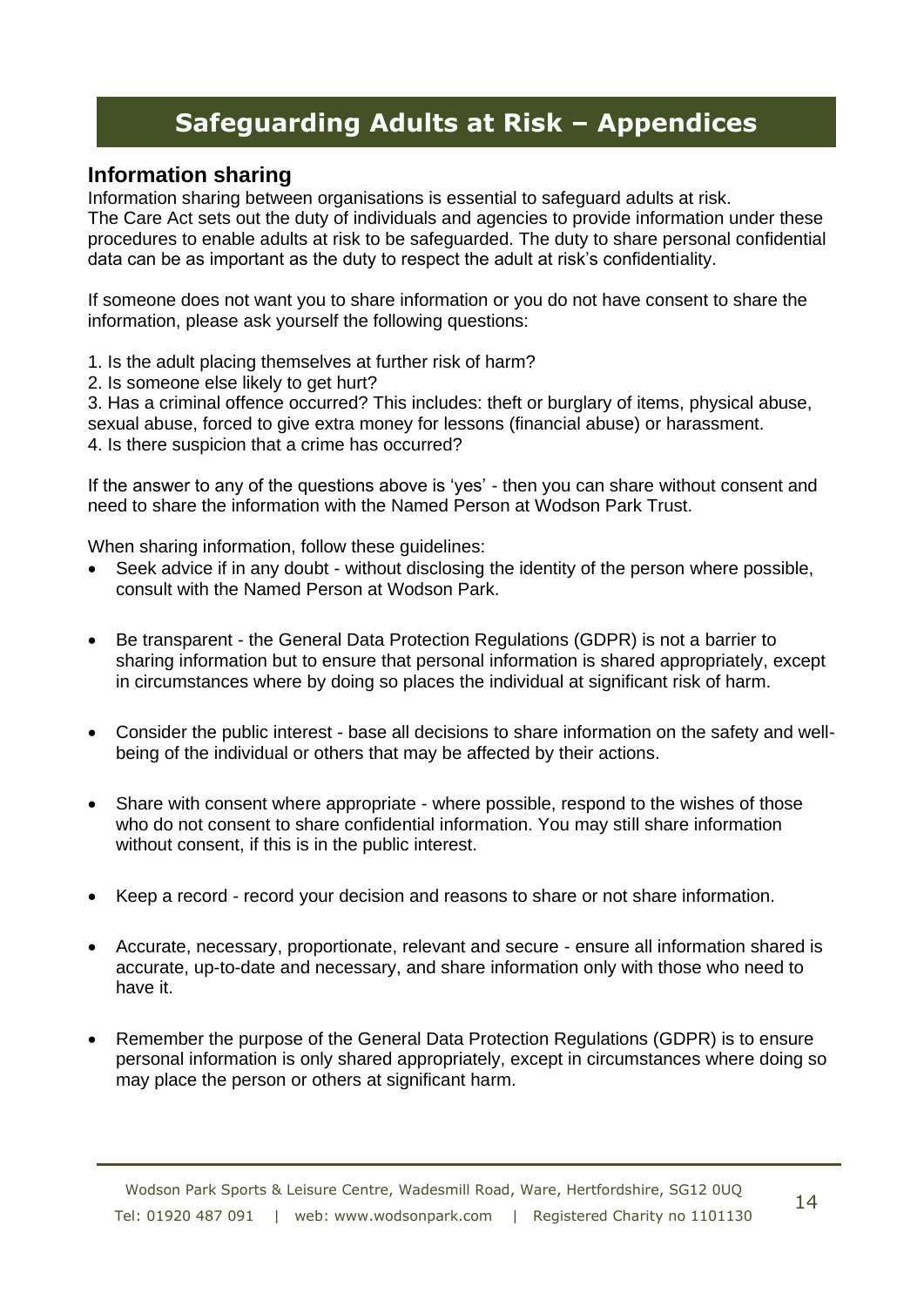## **APPENDIX 1 – Indicators of abuse**

Seriousness of harm or the extent of the abuse is not always clear at the point of the concern or referral. All reports of suspicions or concerns should be approached with an open mind and could give rise to action under Wodson Park Trust's Safeguarding Adults at Risk policy and procedures.

What follows is not an exhaustive list but an illustration as to the sort of signs and symptoms that could give rise to a safeguarding concern. *Indicators that could appear in sport situations are also included, for illustrative purposes only, in italics.* 

#### **Physical**

On body: symmetrical bruising; burns; marks; cuts.

Behaviours: wincing in pain; uncomfortable movement; flinching; limping; fabricated illness; underweight.

Change in behaviour: anger.

- *In sport, indicators could include:*
- *any unwanted physical contact*
- *a coach disregarding the individual requirements of each vulnerable person's needs when setting a training programme e.g. allowing those who are limited by a physical impairment to undertake long, continuous ergo training*

### **Sexual**

Physical: urinary tract infections (UTIs); bed wetting; for women, intimate bruising; pregnancy; sexually transmitted infections (STIs); men, faecal incontinence.

Change in behaviour: change in dress or presentation; either overt sexual behaviour or withdrawing from people; suddenly not wanting to be around or touched by certain genders. *In sport, indicators could include:* 

- *either direct or indirect involvement in sexual activity or a relationship whereby consent has not occurred, there is a lack of capacity to give consent or that someone has been coerced into a relationship due to another person's position of trust*
- *a coach engaging in unnecessary and inappropriate physical contact*
- *a coach making suggestive comments to their participants*
- *an individual spending an unnecessary amount of time in the changing area where adults at risk are present*

#### **Psychological**

Change in behaviour: anxious; nervous; fearful; not wanting to go out; low self-worth. Emotional and psychological harm rarely occurs in isolation and is usually present with each other type of abuse.

*In a sport situation indicator could include:* 

- *a carer or coach subjecting an adult at risk to constant criticism, shouting, name-calling, sarcasm, bullying or discriminatory behaviours or prejudicial attitudes*
- *a carer or coach putting an adult at risk under unrealistic pressure in order to perform to high expectations*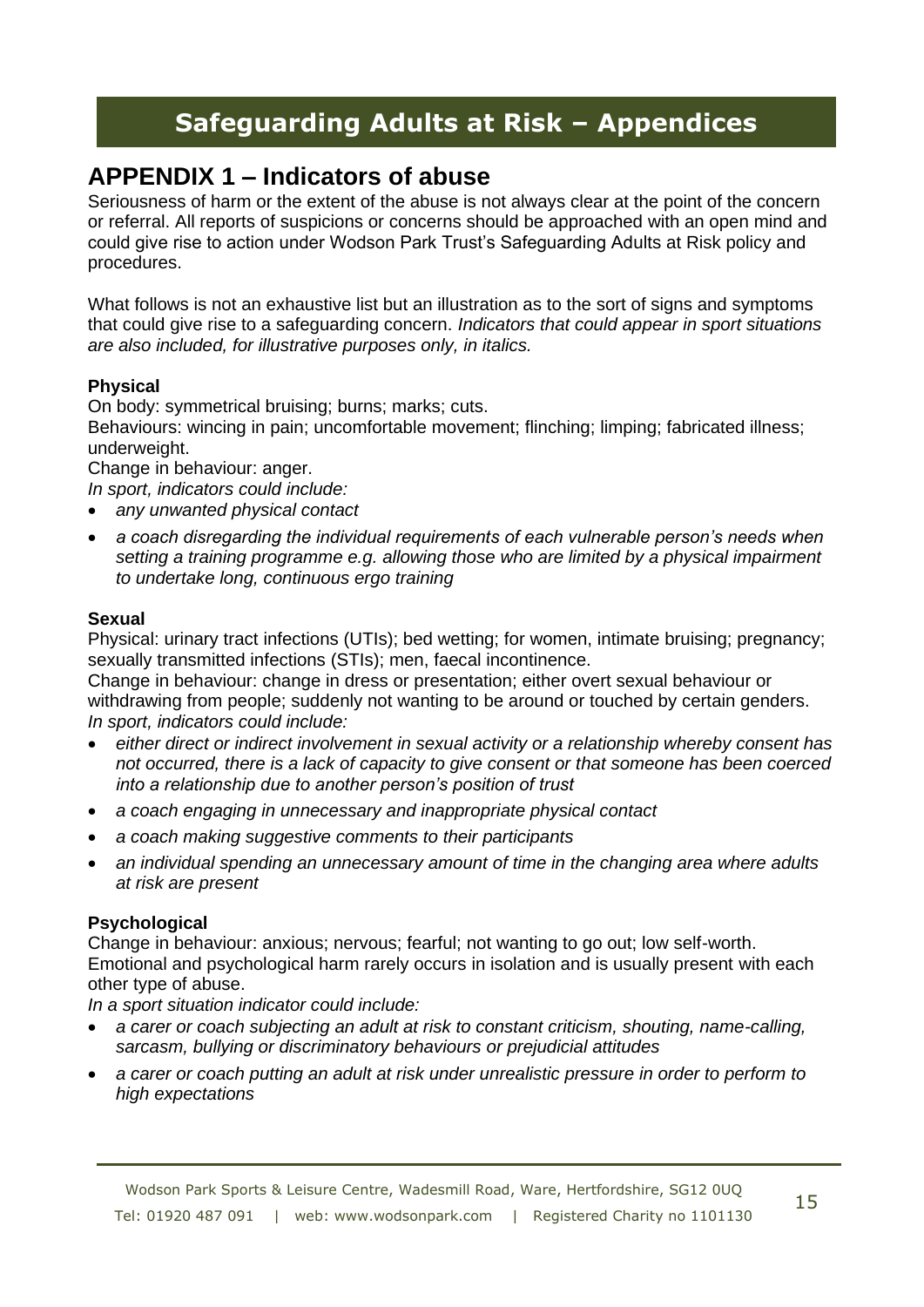#### **Financial or material**

Appearance: cold; unfed; unkempt;

Debt; homeless or about to be evicted or concerned about bailiffs'; gambling; new best friend. Not able to pay usual outgoings so cuts down on heating, lighting, food, other expenses. *In sport, indicators could include:* 

- *blackmailing adults at risk by requiring financial or material payment in return for certain benefits such as sports awards or complimentary tickets*
- *charging adults at risk more than the standard fee for participation in sports activities*

#### **Discriminatory**

Name calling; segregation; not how intended but how perceived. *In sport, indicators could include:* 

- *a referee refusing to umpire female events*
- *females not being give 'prime court or facility time'*
- *using sexist or discriminatory language towards others - for example male players using language such as 'you hit like a girl', or other saying 'that was gay'*

#### **Neglect or acts of omission**

Unkempt or unwashed; malnutrition; soiled clothes or bed linen.

Neglect is wilful – any of above; isolated; under/over medicated; under/overweight; withholding medication.

Act of omission – individual fails to act when see something occurring.

#### *In sport, indicators could include:*

- *a coach not keeping an adult at risk safe by exposing them to undue cold, heat or the unnecessary risk of injury*
- *a parent, guardian or carer consistently leaving an adult at risk without adequate provisions e.g. food, water, clothing, sun block where they are unable to provide themselves with these provisions*
- *coaches not taking a player's injury seriously and asking them to continue playing*
- *situations where medication is given to ease the pain from injury so play can continue when rest would actually be more appropriate*

#### **Organisational**

In organisational setting: not responding to requests for toilet; drink; food etc. Treating someone physically, verbally or psychologically in a demeaning or belittling way Organisation does things at set times (e.g. toilet, bed, meals); lack of freedom; autocratic management style.

#### **Domestic violence**

Change in behaviour: physical symptoms as before.

There are estimates that domestic violence happens to 1 in 3 women and 1 in 6 men. 'Domestic' is defined as someone in same household i.e. family or spouse.

#### **Modern slavery**

Under-paid or not paid; not seen or allowed to leave.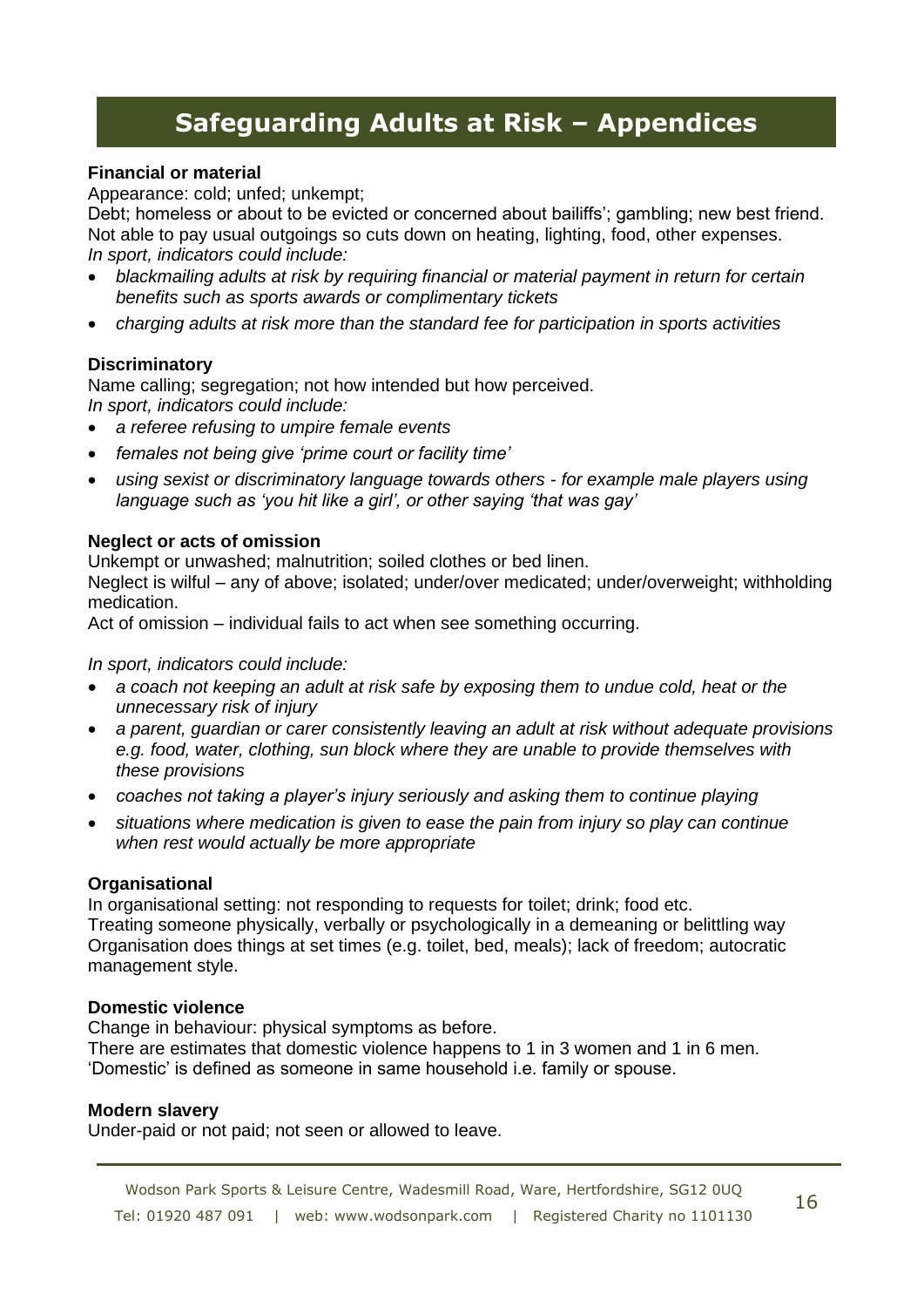#### **Self-neglect**

Self-harm; hoarding; unkempt; drug & alcohol abuse; not medicating; not attending appointments.

#### **FGM**

A girl or woman who has had FGM may have difficulty walking, sitting or standing, spend longer than normal in the bathroom or toilet, have unusual behaviour after a period of absence, be particularly reluctant to undergo normal medical examinations, may ask for help, but may not be explicit about the problem due to embarrassment or fear.

#### **Forced marriage**

Persistent absence from school/work, requests for extended leave. Drop in performance, low motivation, decline in behaviour/engagement. Always leaving venues accompanied, surveillance by siblings or cousins. Evidence of self-harm, depression, social isolation, eating disorders or substance misuse. Evidence of family disputes, domestic abuse, or running away from home. Unreasonable restrictions (e.g. kept at home by parents) and financial restrictions.

#### **Cyber bullying**

Stops using the computer/phone or turns off the screen when someone comes near. Nervous or jumpy when using the computer or cell phone. Secretive about what they are doing on their computer/phone. Excessive amounts of time spent on computer/phone. Becomes upset or angry when computer or mobile phone privileges are limited or taken away.

#### **Radicalisation**

Self-identification, 'Them and Us' view. Changes in the way individuals interact with society, changes in an individual's personality and expression of emotion, by association (with radical organisations).

Adults with care and support needs may be susceptible to exploitation into violent extremism by radicalisers who attempt to attract people to their cause using persuasion or charisma. The aim is to inspire new recruits and embed their extreme views.

#### **Hate crime / Mate Crime**

Lack of confidence and self-esteem. Anxiety and unhappiness. Withdrawal. Subservient behaviour and a constant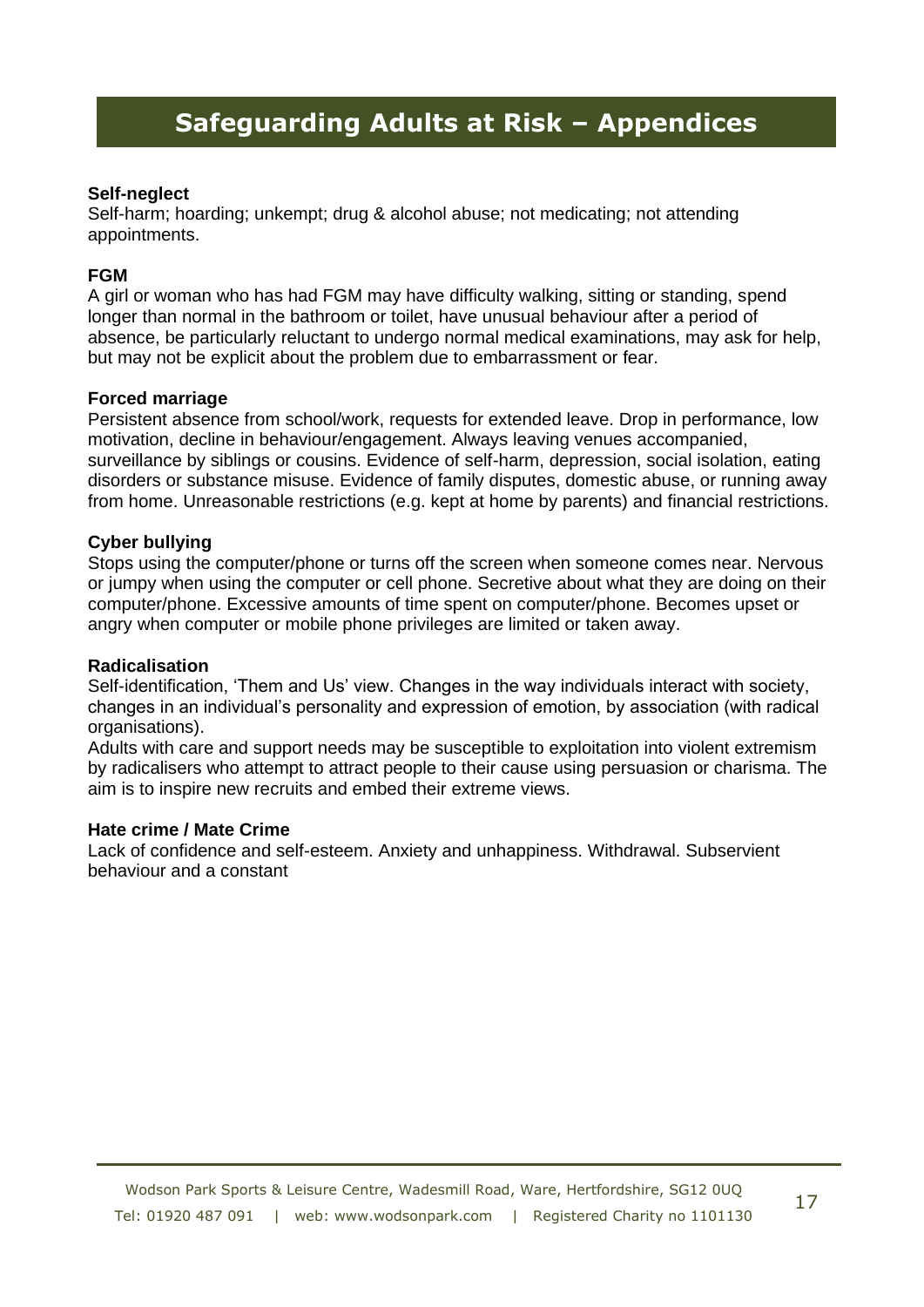## **APPENDIX 2 - Terminology/definitions**

#### **Abuse & Neglect**

'Abuse and neglect' are forms of maltreatment to an individual. These terms refer to a violation of an individual's human and civil rights by any other person(s) and include serious physical and sexual assaults, as well as cases where the standard of care does not adequately support the individual's health or development.

Abuse to adults at risk may consist of a single act or repeated acts and may be an act of neglect or omission, or it may occur when a vulnerable person is persuaded to enter into a financial or sexual transaction to which they have not consented or cannot consent. Adults at risk may be abused or neglected through the infliction of harm, or through the failure to act to prevent harm. Abuse can occur in any relationship or in an institution or community setting and may result in significant harm to or exploitation of the individual.

Abuse can also take place using electronic communication. Abuse can occur within all social groups regardless of religion, culture, social class or financial position. Adults at risk may be abused by those known to them or, more rarely, by a stranger. They may be abused by adults, children, peers, paid or voluntary workers, health or social care workers. Often people do not realise they are abusing and sometimes the stress of caring can cause a carer to act out of character.

#### **Adult at risk (formerly known as Vulnerable Adult)**

The term 'adult at risk' is used to describe an adult who:

- has needs for care and support (whether or not the authority is meeting any of those needs) **and**
- is experiencing, or is at risk of, abuse or neglect **and**
- as a result of those needs is unable to protect himself or herself against the abuse or neglect or the risk of it

Adults at risk may also include victims of domestic abuse, anti-social behaviour, hate crime, forced marriage and sexual or commercial exploitation (this is not an exhaustive list). The level of vulnerability may increase or decrease depending on circumstances at the time.

#### **Capacity**

Capacity refers to an individual's ability to make a decision or take a particular action for themselves at a particular time, even if they are able to make other decisions. For example, they may be able to make small decisions about everyday matters such as what to wear for a sports activity, or what a healthy sports diet would be, but they lack capacity to make more complex decisions about financial matters.

Although it is not for individuals to make a decision about whether an adult lacks capacity, it is important that you have an understanding of the 'notion' of capacity when safeguarding adults at risk.

#### **Concern**

Concern is a worry that an adult at risk is or may be a victim of abuse or neglect. A concern may be a result of a disclosure, an incident, or other signs or indicators.